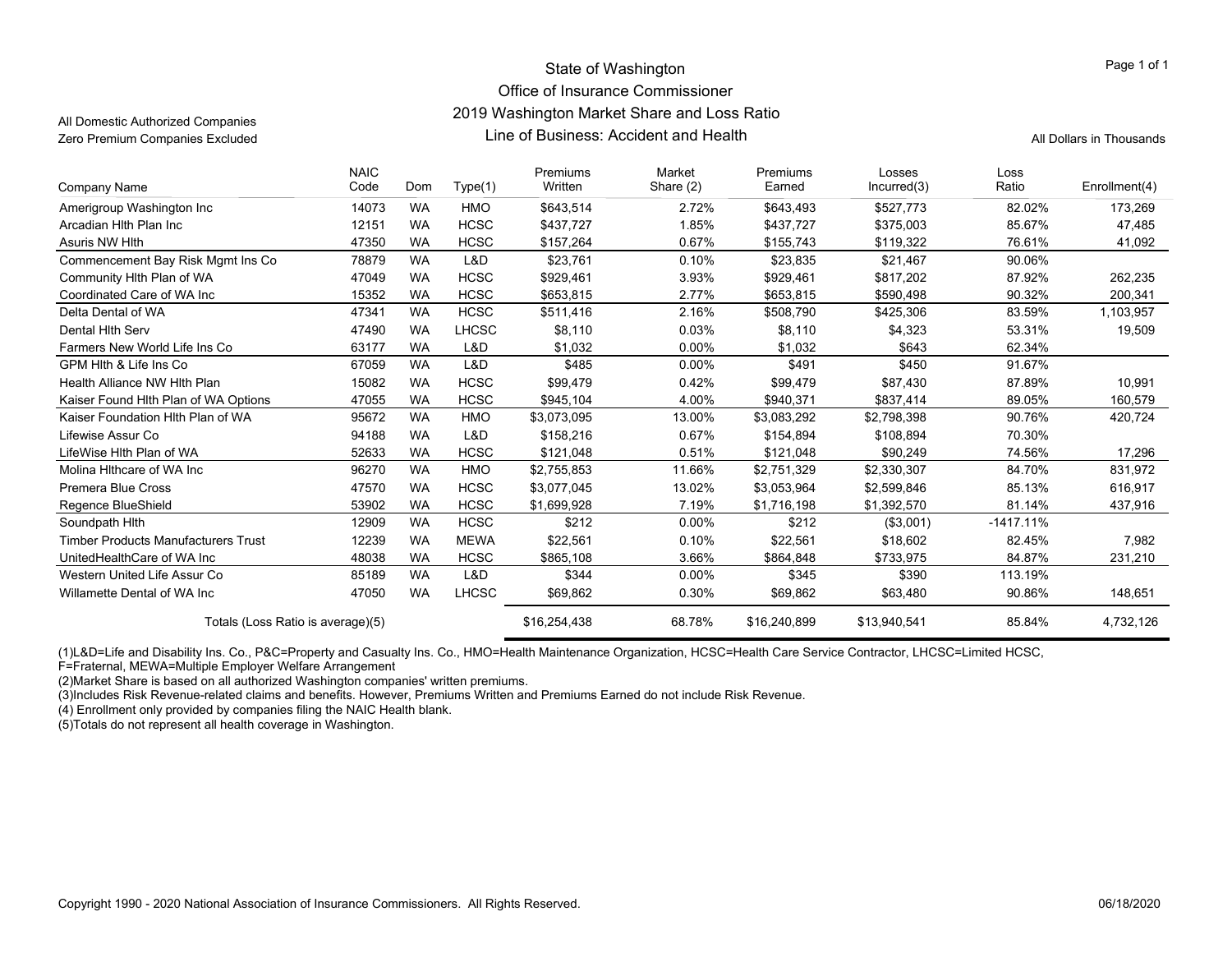#### Company Name NAICCode Ordinary Credit Group Industrial Total MarketShare(1) Domm Ordinary Credit Group Industrial Total Share(1) State of Washington Office of Insurance Commissioner2019 Washington Market Share Line of Business: Life - AnnuitiesAll Domestic Authorized Companies Zero Premium Companies Excluded **All Dollars in Thousands** Line of Business: Life - Annuities All Dollars in Thousands Page 1 of 1 Farmers New World Life Ins Co **63177 WA** \$886 \$0 \$0 \$0 \$886 \$0 \$886 0.02% WA \$886 \$0 \$0 \$0 \$0 \$0 \$886 0.02 GPM Hlth & Life Ins Co 67059 WA \$53 \$0 \$0 \$0 \$53 0.00% WA \$53 \$0 \$0 \$0 \$0 \$53 0.00 Western United Life Assur Co **85189 WA** \$60,641 \$0 \$0 \$0 \$60,641 \$0 \$60,641 1.06% Totals\$61,580 \$0 \$0 \$0 \$0 \$0 \$0 \$1.08% \$1,580 \$61,580 \$61,580

(1)Market Share is based on all authorized Washington companies' written premiums.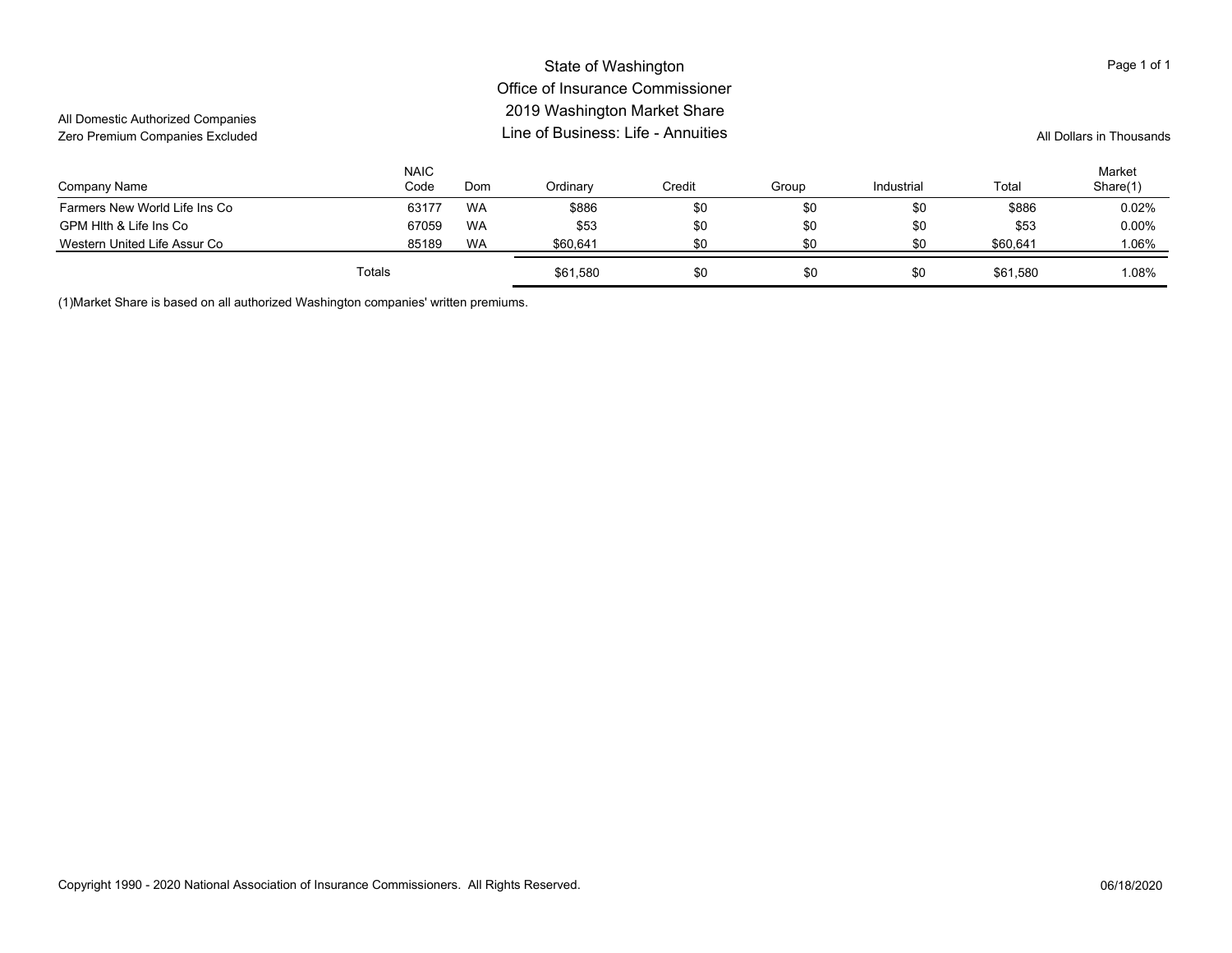#### Company Name NAICCode Ordinary Credit Group Industrial Total Market Domm Ordinary Credit Group Industrial Total Share(1) State of Washington Office of Insurance Commissioner2019 Washington Market Share Line of Business: Life - Life InsuranceAll Domestic Authorized Companies Zero Premium Companies Excluded **All Dollars in Thousands All Dollars in Thousands All Dollars in Thousands** Page 1 of 1 Farmers New World Life Ins Co **63177 WA** \$40,107 \$0 \$0 \$40,107 \$1.41% Bermers New World Life Ins Co GPM Hlth & Life Ins Co 67059 WA \$185 \$0 \$0 \$185 0.01% WA \$185 \$0 \$0 \$0 \$0 \$185 0.01 Lifewise Assur Co 94188 WA \$24 \$0 \$0 \$24 0.00% WA \$24 \$0 \$0 \$0 \$0 \$0 \$24 0.00 Western United Life Assur Co 85189 \$188 \$0 \$0 \$0 \$188 0.01%WA \$188 \$0 \$0 \$0 \$0 \$188 0.01 Totals\$ \$40,505 \$90 \$0 \$0 \$0 \$40,505 \$40,505 \$40,505 \$40,505 \$40,505 \$40,505

(1)Market Share is based on all authorized Washington companies' written premiums.